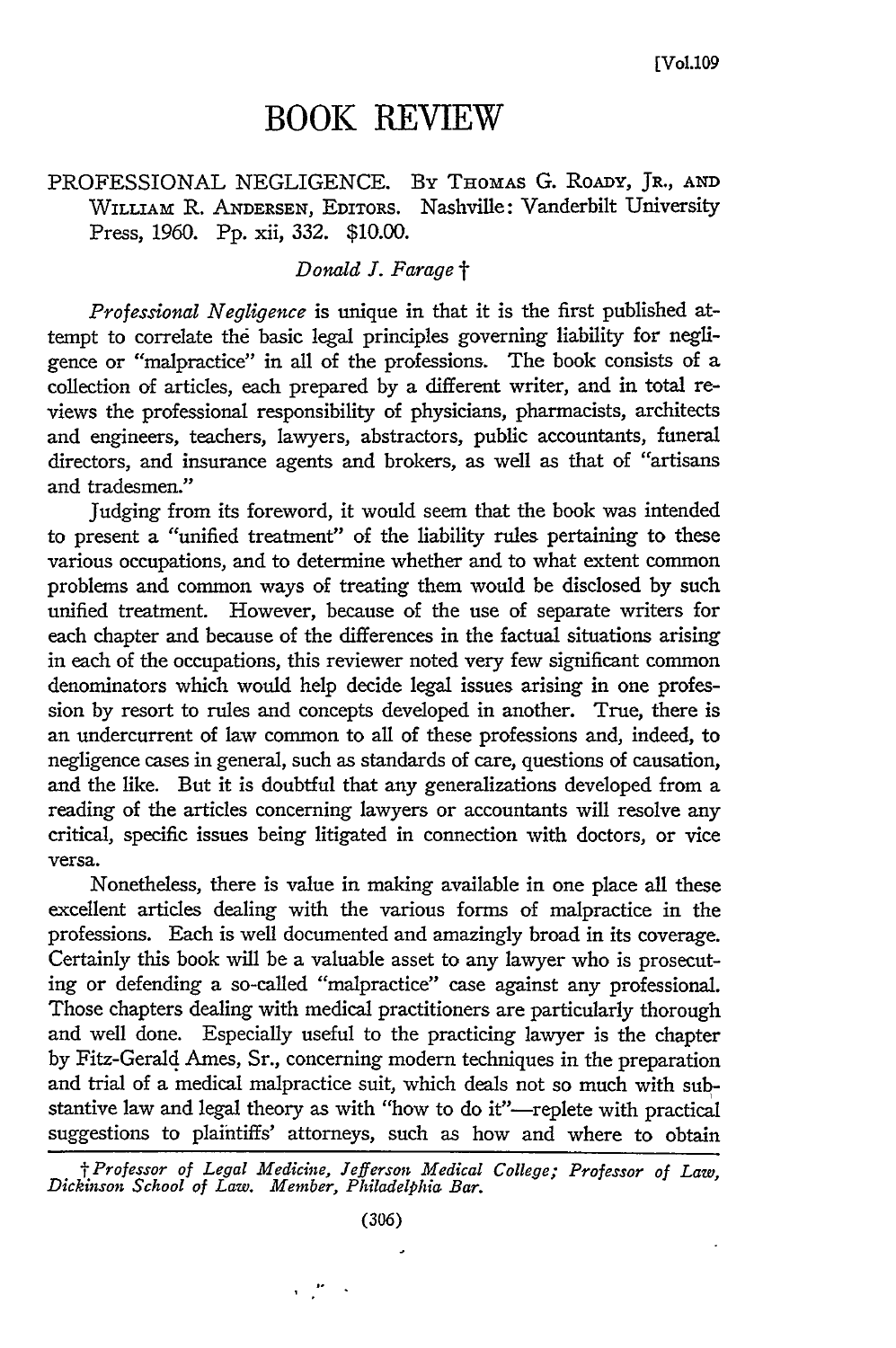medical evidence bearing on malpractice claims. Here is the sort of thing that one would expect to find in the American Law Institute's *The Practical Lawyer.* One might wish, however, that the documentation was not based almost exclusively on the law of California where Mr. Ames practices.

Perhaps the least valuable chapter to the practitioner is that on the liability of artisans and tradesmen, with which the book concludes. The preface (p. vi) apparently contemplated that chapter as a discussion of the liability of "barbers and beauticians, carpenters, cleaners and launderers, electricians, repairmen and plumbers." But, as even the preface recognizes, there are few reported cases on those occupations, and, as a result, this chapter of less than twelve pages contents itself with a very general consideration of such subjects as the requirement of privity, overthrown by *MacPherson v. Buick Motor Co.,'* but even there provides no discussion of recent landmark cases rejecting the requirement of privity in warranty cases.<sup>2</sup>

In dealing with malpractice by physicians, Professor Curran evidences a defense bias in advising against the "ordinary practice of paying some questionable claims in order to avoid suit," (p. 10) apparently on the ground that such payment is regarded by professional men as an admission of negligence. Similarly, Professor McCoid stresses-as a ground for limiting the standard of care required of physicians to "customary medical practice"-the notion that the mere bringing of suit for malpractice places the doctor under suspicion of being incompetent.  $(p. 73)$ . Lawyers who have represented injured patients, however, can attest to the fact that deserving claimants have often been denied settlement or recovery because the man who injured them was practicing medicine rather than driving his car at the time of injury. The same lawyers can also affirm that the expert testimony necessary to prosecute an action for malpractice is almost impossible to obtain, because of a widespread solicitude for sparing doctors the stigma of incompetence. The word "malpractice" is, perhaps, unfortunate, but it is, after all, a mere collection of syllables which to an attorney mean simply that the physician acted in one isolated instance with less than the required care. To read into it an iota more is to conjure up a semantic bogey. Admittedly, the professional man's reputation is precious, but not even the most successful and highly regarded would insist that he had never made a mistake. Who can say that he has gone through life without once having had recourse to the eraser on the other end of his pencil? This reviewer questions the sense of proportion of those who would find a wound to the ego a greater harm than a wound to the eye. There is little in morals or sound reason which justifies denying to an otherwise deserving claimant settlement or recovery against a professional for a

**<sup>&#</sup>x27;217** N.Y. **382, 111 N.E. 1050 (1916).** <sup>2</sup> E.g., Jarnot v. Ford Motor Co., **191** Pa. Super. 422, **156** A.2d **568** (1959). Henningsen v. Bloomfield Motors, Inc., 32 *N.J.* 358, 161 A.2d 69 (1960), reported since the publication of the book, rejected the requirement of privity even where the sale had not been induced by representations of the manufacturer.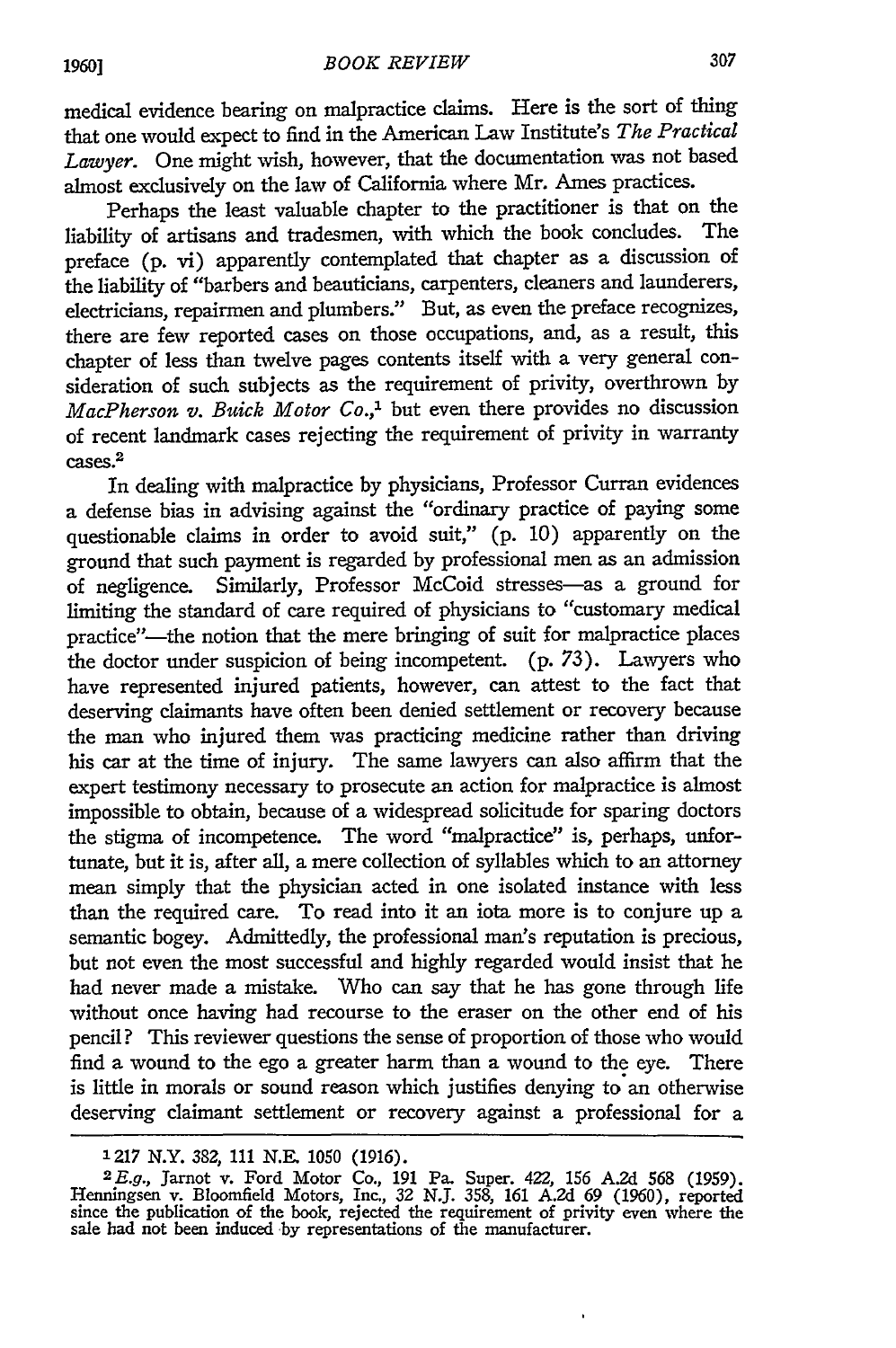mistake which would result in liability if made by a nonprofessional---as, for instance, an experienced truck driver who had never before been involved in an accident. If the semantics of the word "malpractice" do raise an inference of general incompetence, the better remedy is to educate doctors, judges, juries, and the public generally to the realization that a claim for malpractice does not usually involve any imputation of overall unfitness but is only a charge of carelessness in a particular act. It might be remarked parenthetically that the editors, in entitling this book *Professional Negligence,* have taken a commendable step in that educational program.

In speculating about the future development of professional negligence rules, Professor Curran states:

The jury system has not proved very effective in these cases  $\dots$ . [T]he fault principle has the result of branding the defendant incompetent within his profession. This factor is largely responsible for the tenacious and emotional manner in which the defendant, his fellow professionals, and their professional societies fight malpractice claims.

Civil litigation of professional liability claims also necessitates the application of general damages with its high verdicts in personal injury cases. These professional people are not unaware of the verdict split in these cases (one-third to one-half of the recovery to the plaintiff's attorney).

**... .** Reforms, if they come, may well be generalized throughout Tort law or personal injury litigation. Any broad change which occurs is most apt to result in an insurance-based compensation system carried by the professions or by their clients and patients. (p. 12).

Much, of course, has been written as to Professor Curran's criticism of the jury system, for which he anticipates—if he does not recommend the substitution of an insurance-based compensation system. Neediess to say, his suggestion is highly controversial. This reviewer, for one, questions both the advisability and the imminence of a compensation system which would replace all jury trials.

Professor Curran's comments concerning "high verdicts in personal injury cases" and what he implies to be high contingent fees appear both out of place and irrelevant to the purpose of this book. His fear of high verdicts evidences a distrust not only of the jury system but also of the judges, trial and appellate, who are required to prevent excessive awards and to reduce them if need be, and who, in fact, often exercise such powers. In these days of inflated dollars, the compensation system which Professor Curran suggests can only result-judging from developments in other fields of compensation-in payments for injuries of less than their full fair value. In any case, Professor Curran has entered into a highly controversial field without setting forth adequate factual support for his conclusions.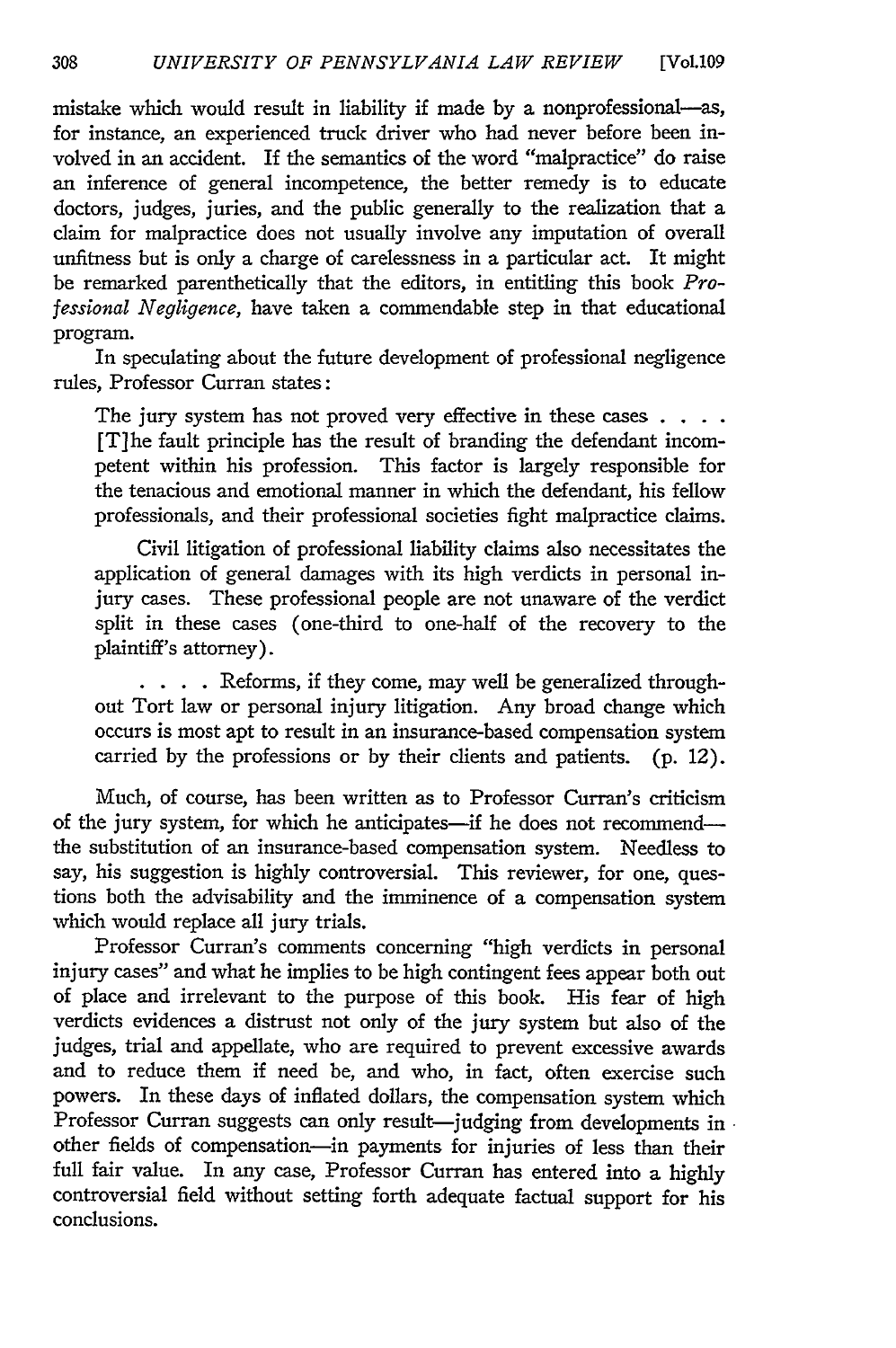As for excessive contingent fees, the fee arrangements between the plaintiff and his counsel are, and should be, of no concern whatever to the defendant. High fees paid to corporate lawyers are rarely the subject of scrutiny. In death and infant cases, courts uniformly must approve fees, and some jurisdictions already regulate and supervise all contingent fees in negligence cases. One wonders whether Professor Curran has weighed modern costs of maintaining offices, law libraries, clerical, professional and investigating staffs, and the expense involved in travel, depositions, photography, and general preparation and trial of a case. Besides, not.all plaintiffs' litigation is successful-particularly in malpractice cases-and some provision must be made in the successful cases to enable the lawyer to cover his losses in the unsuccessful ones, in much the same way that doctors often charge to wealthier patients some of the overhead and losses incurred in treating indigent ones. And the fact remains that it is generally accepted that lawyers as a class-for all their contingent fees-are underpaid. In any event, Professor Curran has again asserted conclusions without factual support, and these gratuitous comments weaken an otherwise sound consideration of professional negligence.

The article by Professor McCoid is a thorough exposition of most of the basic substantive law governing medical negligence. It is admirably done and is documented with an extensive array of cases from all jurisdictions. His discussion centers around general topics, such as the standard of conduct, the physician's duty to keep abreast of new developments, the privilege to experiment, his duty to inform or disclose facts, his duty to refer to specialists, and the vicarious liability of physicians. Under these general headings, he discusses many cases useful to practicing attorneys faced with specific forms of alleged malpractice.

Professor McCoid states (p. 77) that, since doctors are not under an obligation to use "absolutely safe procedures as contrasted with reasonably safe procedures," the mere failure of the customary practice-whereby, for instance, surgeons relegate to nurses or assistants the duty of counting sponges or instruments after operations-to prevent loss of a sponge or instrument should not create liability. Even in the "sponge cases," Professor McCoid seems to equate "reasonable care" with "customary practice." He acknowledges, however, that the courts are divided in the sponge or instrument cases and that some do permit juries to determine whether adherence to custom in such cases constitutes reasonable care. While there is reason in limiting the doctor's obligation to "customary practice" in medical matters which are beyond the competence of average juries to understand, there seems to be no merit in extending to doctors any unnecessary immunity under the customary practice rule where the doctor's conduct falls within the obvious competence of any layman-such as where an instrument is left in the abdomen. As Professor Curran states (p. 4), the rule requiring doctors to adhere only to the "general average of professionally acceptable conduct" is a *"minimum"* standard: